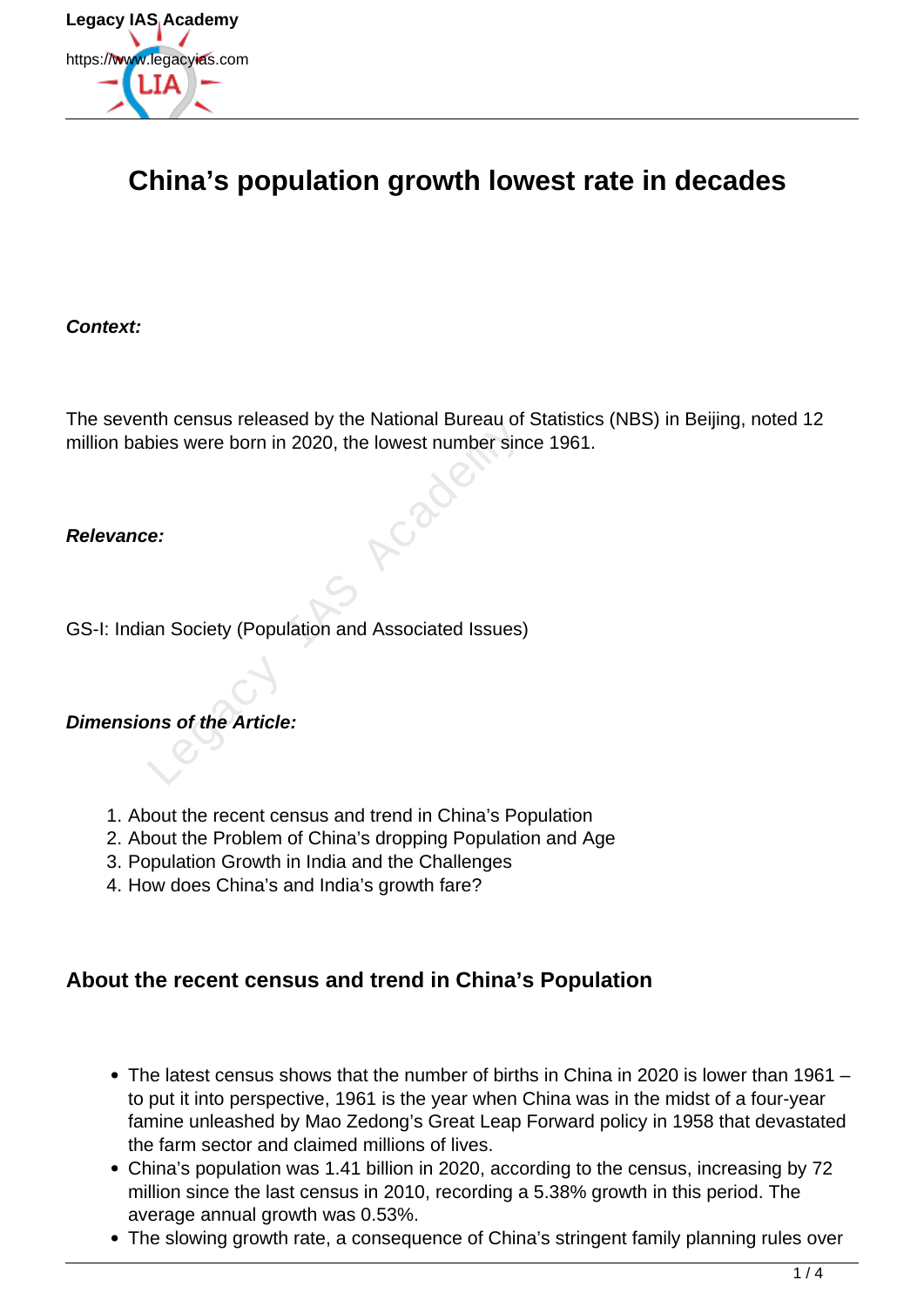

decades - known as the "one-child policy" but involving a range of varying restrictions across urban and rural areas - has evoked concerns of a rapidly ageing society and the impact on China's labour force, and fears that China will, as some experts have said, "get old before it gets rich."

- The census recorded 264 million in the age group of 60 and over, up by more than 5% since 2010 and accounting for almost 20% of the population. Those in the 15-59 age group were 894 million persons, down by almost 7% since 2010 and accounting for just over 60% of the population.
- **The findings from the census were not entirely dire. The census also shed light on China's increasingly educated workforce and its rapid pace of urbanisation.**
- **With the number of births falling for the fourth consecutive year, experts say that we will likely see China's population peak - and be overtaken by India's - by as early as 2025.**





# **About the Problem of China's dropping Population and Age**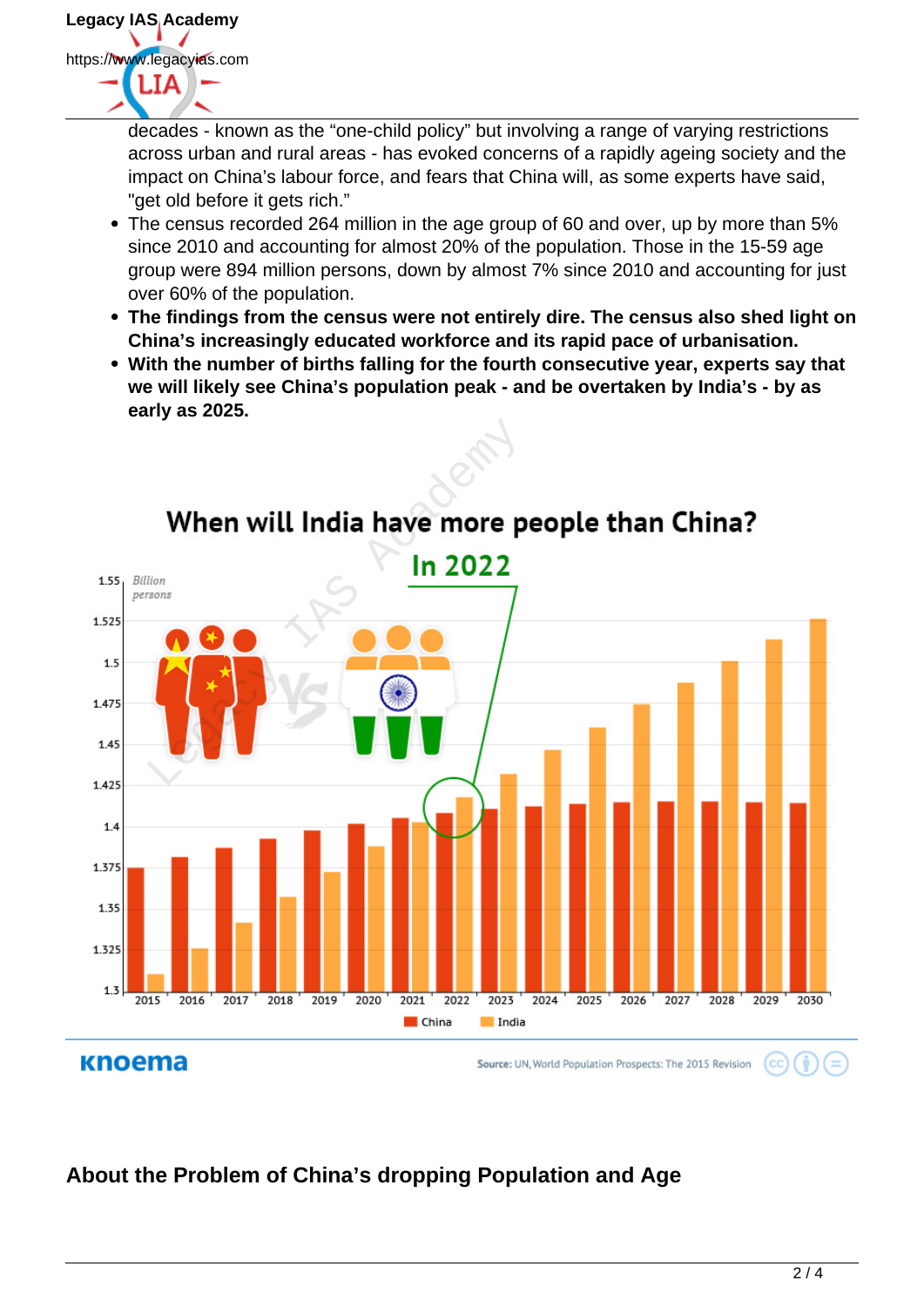- Chinese experts acknowledged the seriousness of the problem, without linking it directly to the history of the Communist Party's harsh family planning policies.
- China loosened family planning rules and allowed couples to have two children in in 2016, but that has failed to mark a boom amid changing lifestyles and declining preferences, particularly in urban areas, for larger families.
- The impact on the labour force and healthcare is a particular concern. China's workforce in the 15-59 age bracket peaked at 925 million in 2011, the Ministry of Human Resources and Social Security said previously. That number was down to 894 million in this census and would drop to 700 million by 2050, according to the ministry.
- The census did not offer a specific year for the population to peak, but experts said that could happen by 2025.

## **Population Growth in India and the Challenges**

- According to the UN's World Population Prospects 2019 report, India is projected to become the most populous country by 2027 surpassing China and host 1.64 billion people by 2050. The fertility rate in the country still lies in the range of 2.1-4.
- It would be a challenge to achieve optimal fertility rate in states such as Bihar, Uttar Pradesh, Haryana, Madhya Pradesh, Jharkhand, and Chhattisgarh — which have higher fertility rate as per Sample Registration System data.
- India's low literacy rate and poor skilling of human capital will turn demographic dividend into a burden. There will be a need to spend more on education, healthcare system, grow more food, and to add capacity to basic infrastructures, such as roads, transport, electricity, and sewage to provide a minimum quality of life to every citizen. **ion Growth in India and the Challenge**<br>coording to the UN's World Population Prospec<br>come the most populous country by 2027 surp<br>ople by 2050. The fertility rate in the country st<br>would be a challenge to achieve optimal f
- As per India Ageing Report 2017 by the United Nations Population Fund (UNFPA) the share of the population over the age of 60 could increase from 8% in 2015 to 19% in 2050. India will have to spend more on their health along with geriatric care.
- In the face of an increasing population, unequal distribution of income and inequalities within the country would be a possible outcome.

### **How does China's and India's growth fare?**

- China and India started rebuilding their economies as independent nations in the 1950s, with India having a greater structural advantage.
- Both economies struggled after the initial euphoria and faced tremendous challenges in tackling a burgeoning population and a very poor growth rate.
- Excessive government control, corruption and civil dissatisfaction were proving to be a serious menace in both.
- In 1978, after the death of Mao, China liberalised its economy, by inviting foreign capital and promoting its coastal areas for investment. Agriculture was freed from state control